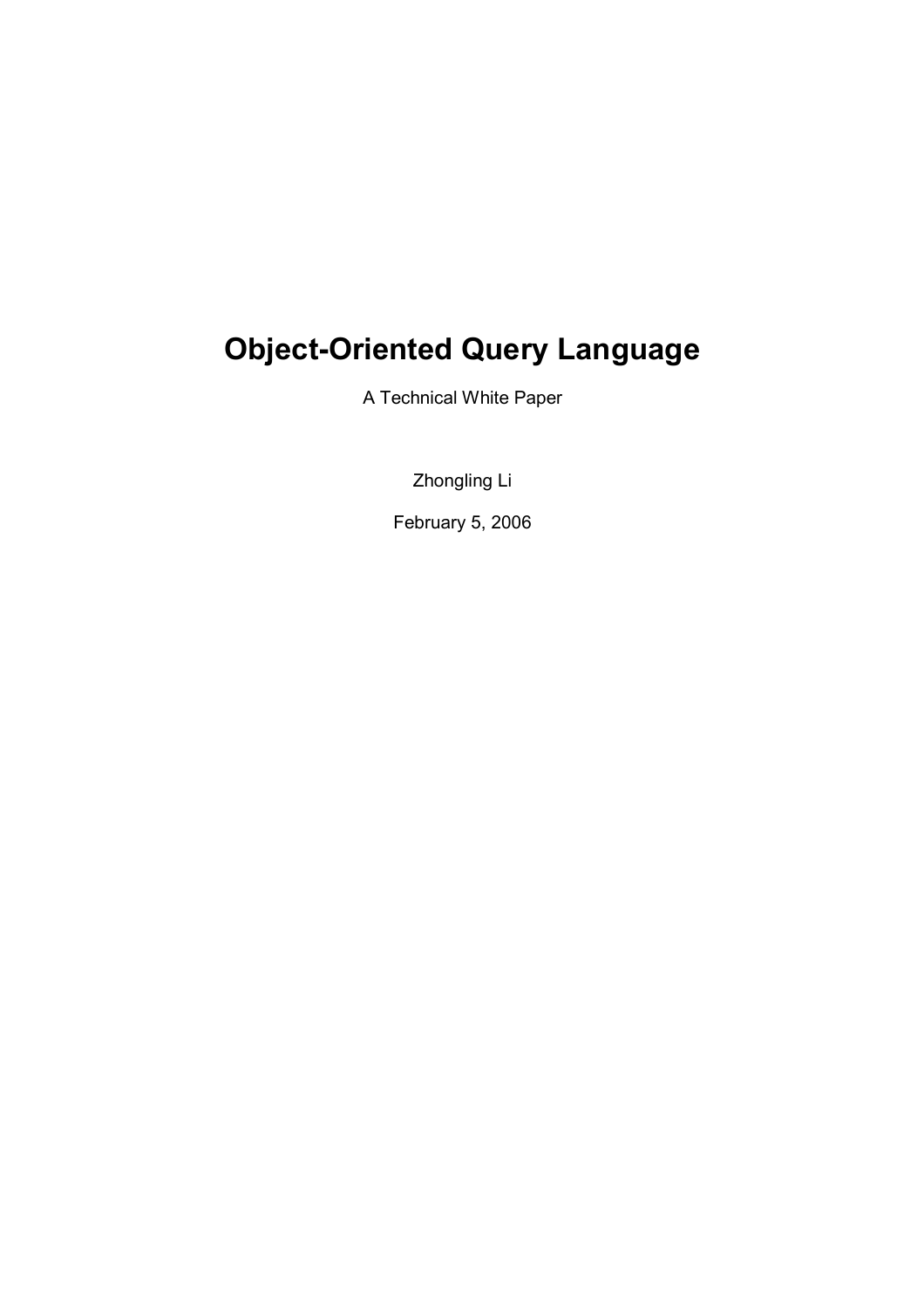## Introduction

Object-Oriented Query Language (OQL) is designed to provide an objectoriented query interface for traditional relation database systems (RDBMS). The goal is to bridge the gap between object-oriented programming language (specifically Java) and set-oriented Standard Query Language (SQL), and make the persistence layer fit better in an OO system design.

## **Background**

Though object-oriented programming languages such as Java, Smalltalk, C++ and C# have dominated the server-side business application world for many years, unfortunately object-oriented database did not take off due to numerous reasons. Relational database still is the majority of persistence mechanism.

The standard programming interface to database is SQL, which was originally designed for human interaction purposes. As a set oriented language, with very limited control flow and loose grammar, it slowly becomes a barrier for a pure object-oriented system design. Within the data access layer, too often we find developers throw away the beautiful object model, but start concatenating SQL strings (either directly or indirectly) and create so many messy codes. Even worse, because of the limitable of SQL, many developers use data access layer, or the data model itself as the starting point when designing a system. This ground-up approach tends to make the final system more service-oriented or more procedural.

OQL wraps the basic SQL language into generic object-oriented APIs, and hide the underline complexities such as porting to difference databases. It acts as a mapping tool between objects to rows in database tables, but also has the capability of manipulating data with control flow. Since the output of OQL compiler is Java classes, developers can easily integrate OQL into their applications.

## Design Goals

We want to make OQL a simple language and very easy to learn and use for Java developers. The syntax and grammar is very close to Java instead of SQL. Actually all the logic of generating SQL strings are completely hidden from OQL developer.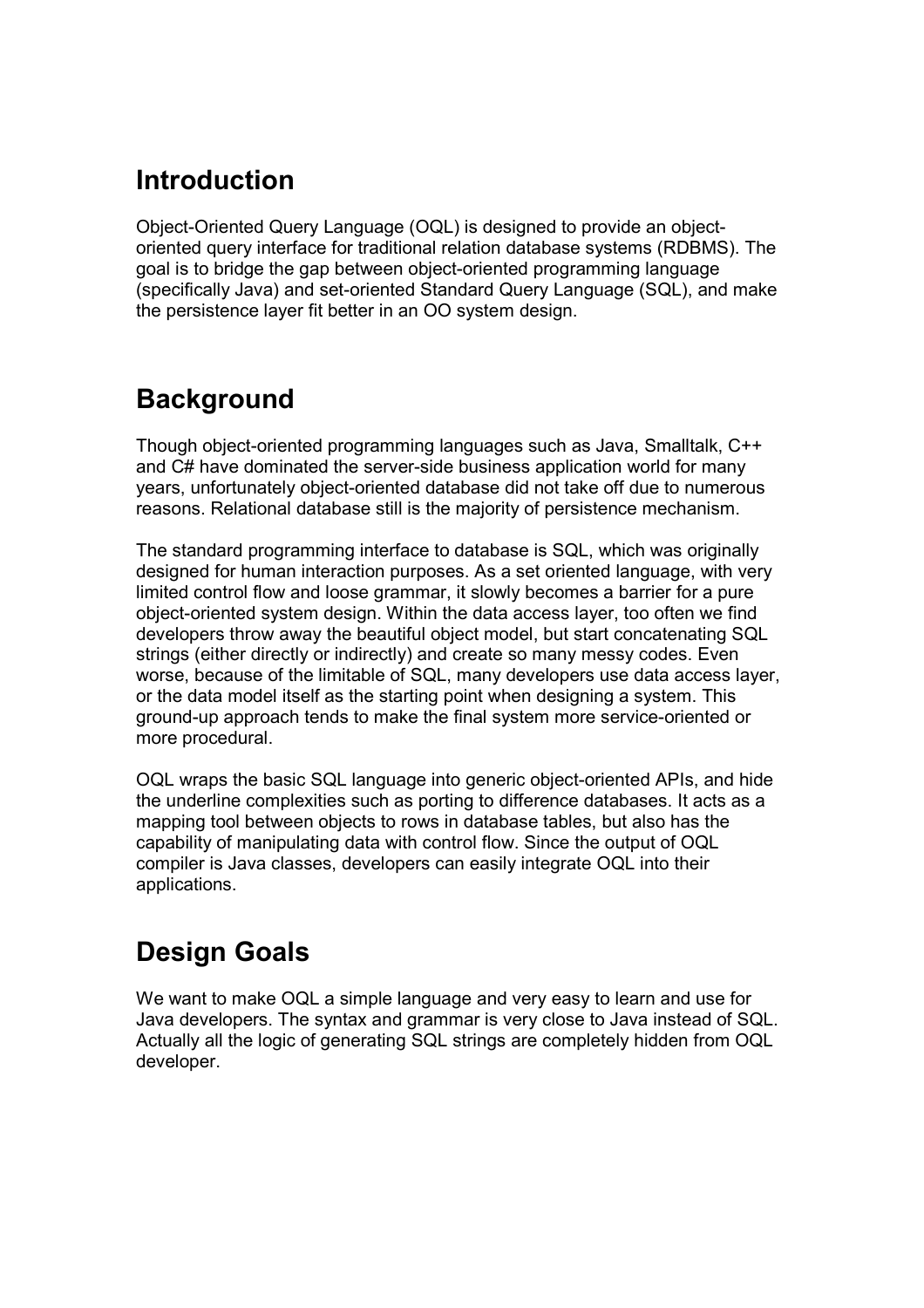#### Object-Oriented

Everything is an object in OQL; there is no primitive type. All operations are defined at class level, such as Create, Retrieve, Update and Delete (standard CRUD in SQL). Those very complicated query semantics are nicely wrapped in Criteria, Projection and Join interfaces. From developers' perspective, they are simply dealing with a special set of objects, which happened to be stored in a relational database transparently to their design model.

#### Database Generic

OQL will be compiled into Java classes, which use ANSI standard SQL and can run against any relational databases without modification. This makes application porting easy, but it also implies a limitation of OQL, we cannot support any database specific features or improvements. In future releases, we will add database flavor option to allow optimization for specific databases.

#### Less Overhead

The code generated by OQL compiler should not be much slower than hand written native SQL blocks. Since compiler generates all SQL statements (with optimization in mind, such as using prepared statements, or table join ordering) instead of concatenating them at runtime, OQL can actually give better performance in some cases.

#### Simple

OQL has similar simple syntax and grammar like Java. It has less keyword, and does not support primitive data type. Since it serves a single purpose of presenting SQL query, the API is simple and clean.

#### Easy to Integrate

Since OQL compiler generates Java classes (or other OO language output in future releases), it is very easy to integrate it into existing systems as data access layer.

#### Portable

Java is a portable language runs on most operating systems. With its database generic feature, OQL is highly portable to many platforms.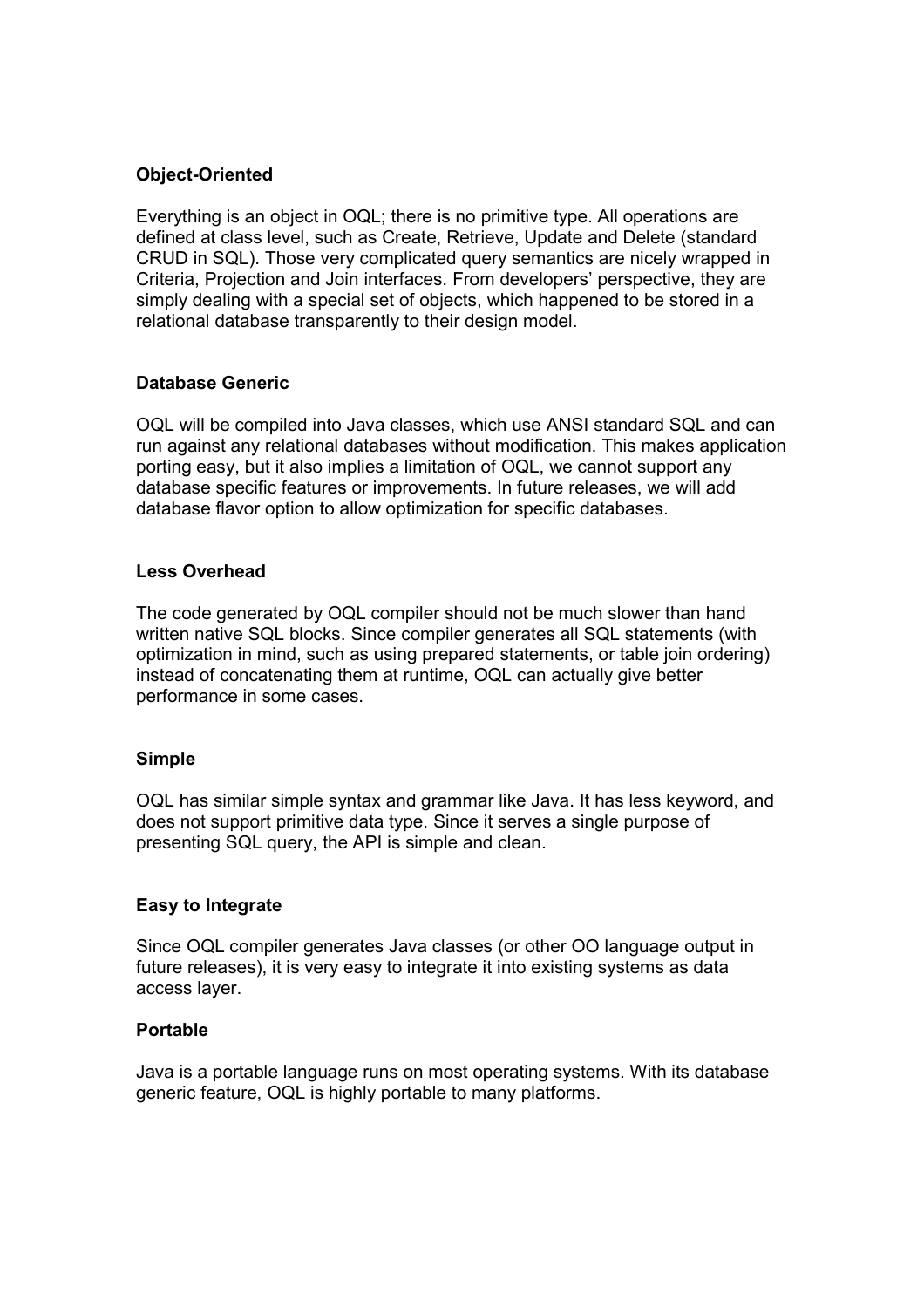### Implementation Overview

#### Entity Definition

Entity is defined in a format similar to a Java class. Actually it is a special type of Java class internally which maps to a database table. Each entity contains an "id" field which is the primary key (it is a good design to have surrogate key for every table in the database).

Entity Address {  $\frac{1}{2}$  implicit primary key String street, String city, String state, String zipCode }

Standard CRUD operations are defined at entity level.

```
 // create a new instance of Address 
      Address a = Address.create(new Integer(100), "1234 Main Street", "New York", "New York", 
"100020");
```

```
 a.street = "345 A Street"; 
Address.update(a); // update instance a
Address.delete(a); // delete instance a
Address.delete(new Integer(100)); // delete instance by primary key
Address b = Address.get(new Integer(101)); // query instance by primary key
```
#### Query Definition

Query interface is the most important API of OQL. Criteria and OrderBy are two fundamental objects in the query structure.

 OrderBy o = new OrderBy("zipCode", true); // order by zipCode, ascending Criteria c1 = Criterion.eq("city", "New York"); // city='New York' Criteria c2 = Criterion.ne("zipCode", "10020");  $\frac{1}{2}$  // zipCode != '10020' Criteria  $c3 =$  Criterion.or( $c1$ ,  $c2$ );  $\angle$  //  $c1$  OR  $c2$ Address[] list = Address.query(c3, o);  $\frac{1}{2}$  query

#### Aggregation

OQL supports basic aggregation functions like count(), sum(), avg(), min() and max(), with criteria restrictions.

Integer count = Address.count(c3);  $\frac{1}{2}$  count by criteria Integer sum = Address.sum("price", c1); // sum(price) by criteria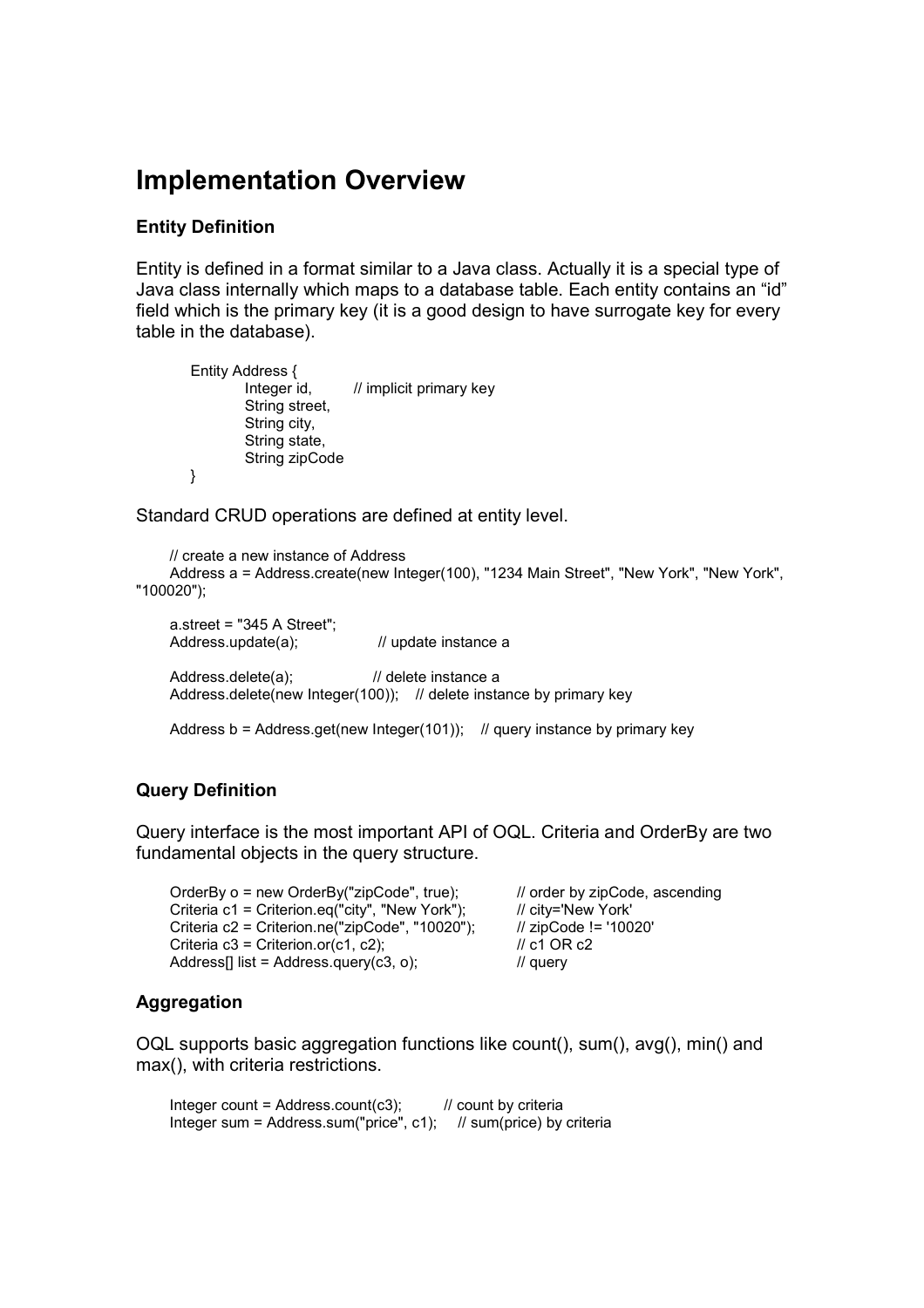#### Entity Join

Basic table inner joins are supported by OQL.

Set C  $\{ A$  join B on A.fk = B.id  $\}$ ; // C is a result set of join of entity A and B

Internally Set is a super class of Entity, which defines all the CRUD, query and aggregation functions.

## Related Projects

There are numerous existing projects dealing with Object-Relation mapping issues, such as Hibernate, iBatis, JDO and infamous Entity Bean. OQL actually borrows many ideas from these mature projects. The difference lies in:

- Existing projects are released as libraries instead of its own language.
- Some projects tend to do more than simple things, such as entity state management, caching and complicated transaction management. Hibernate and Entity Bean is the best example.
- Though Hibernate has its own HQL language, the idea still is a mock of SQL string, just replacing the table with Java class, and column with object property.
- iBatis goes to another extreme which simply provides a Object to SQL directly mapping layer.

## Roadmap

There are many features that did not make it to the original design of OQL due to time and resource limitations. In the near future, we plan to support the following list of things:

- Outer joins
- Support operations cross multiple databases
- Declarative transaction support
- Use existing Java classes as entity definition
- Optimization for specific databases, like SQL hints